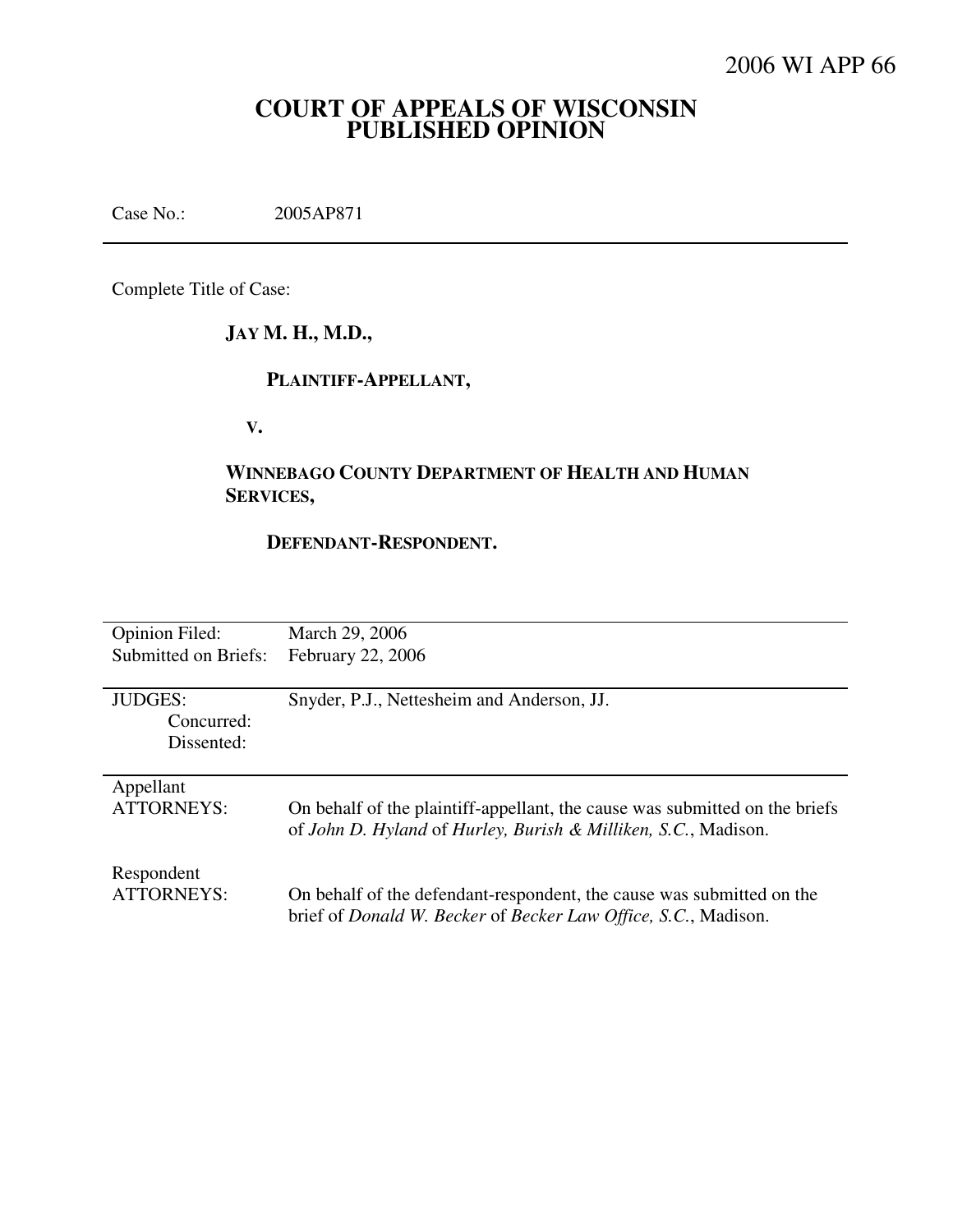# **2006 WI App 66**

## **COURT OF APPEALS DECISION DATED AND FILED**

### **March 29, 2006**

**Cornelia G. Clark Clerk of Court of Appeals**

#### **NOTICE**

 **This opinion is subject to further editing. If published, the official version will appear in the bound volume of the Official Reports.** 

**A party may file with the Supreme Court a petition to review an adverse decision by the Court of Appeals.** *See* **WIS. STAT. § 808.10 and RULE 809.62.** 

**Appeal No. 2005AP871 Cir. Ct. No. 2003CV455 STATE OF WISCONSIN IN COURT OF APPEALS** 

**JAY M. H., M.D.,** 

 **PLAINTIFF-APPELLANT,** 

 **V.** 

**WINNEBAGO COUNTY DEPARTMENT OF HEALTH AND HUMAN SERVICES,** 

 **DEFENDANT-RESPONDENT.** 

 APPEAL from an order of the circuit court for Winnebago County: BARBARA H. KEY, Judge. *Reversed and cause remanded with directions.*

Before Snyder, P.J., Nettesheim and Anderson, JJ.

¶1 SNYDER, P.J. Jay M.H., M.D., appeals from an order denying his reconsideration motion to remand a Winnebago County Department of Health and Social Services (DHSS) decision to DHSS based upon newly discovered recantation evidence. Jay M.H. contends that the circuit court erred in holding that it had no authority to order a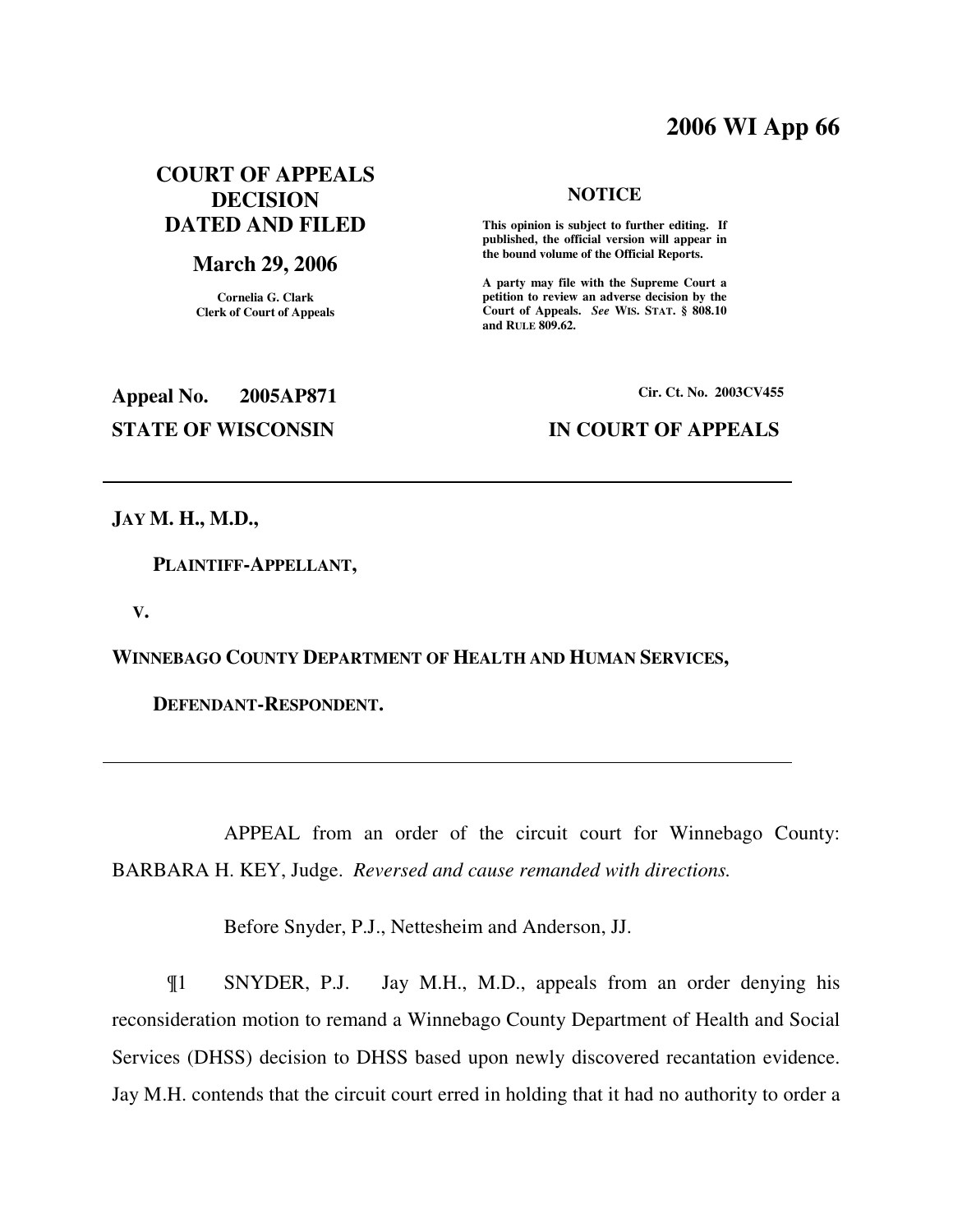remand. We are satisfied that the circuit court had authority to address the reconsideration motion and to remand the matter to the agency for further consideration of recantation evidence. We reverse the order and remand to the circuit court for further consideration.

¶2 Jay M.H. seeks relief from a DHSS determination that a WIS. STAT.  $§$  48.981 (2003-04)<sup>1</sup> allegation of child abuse had been substantiated. Jay M.H.'s reliance on WIS. STAT. ch. 68 for relief from the agency determination as an aggrieved individual is not challenged. *See League of Women Voters of Appleton, Inc. v. Outagamie County*, 113 Wis. 2d 313, 318 & n.2, 334 N.W.2d 887 (1983). Chapter 68 provides the procedure by which Jay M.H. may challenge the agency determination. WISCONSIN STAT. § 68.001 sets forth the legislative purpose of the chapter:

> **Legislative purpose.** The purpose of this chapter is to afford a constitutionally sufficient, fair and orderly administrative procedure and review in connection with determinations by municipal authorities which involve constitutionally protected rights of specific persons which are entitled to due process protection under the 14th amendment to the U.S. constitution.

¶3 Jay M.H. filed a WIS. STAT. § 68.08 request for a review of the DHSS child abuse substantiation determination, and he was afforded an evidentiary hearing before an administrative law judge  $(ALJ)^2$  The ALJ affirmed the DHSS substantiation of abuse determination and issued a WIS. STAT. § 68.12(1) final determination. Jay M.H. then exercised his right, under WIS. STAT. § 68.13, to judicial review of the ALJ final determination. Section 68.13(1) provides that:

 $\overline{a}$ 

 $<sup>1</sup>$  All references to the Wisconsin Statutes are to the 2003-04 version unless otherwise stated.</sup>

<sup>&</sup>lt;sup>2</sup> WISCONSIN STAT. ch. 68 covers municipal administrative procedure. By definition, a county agency's determination is governed by ch. 68. WIS. STAT. § 68.04 ("municipality" includes a county); WIS. STAT. § 68.05 ("municipal authority" includes municipal agencies making determinations or conducting reviews under ch. 68).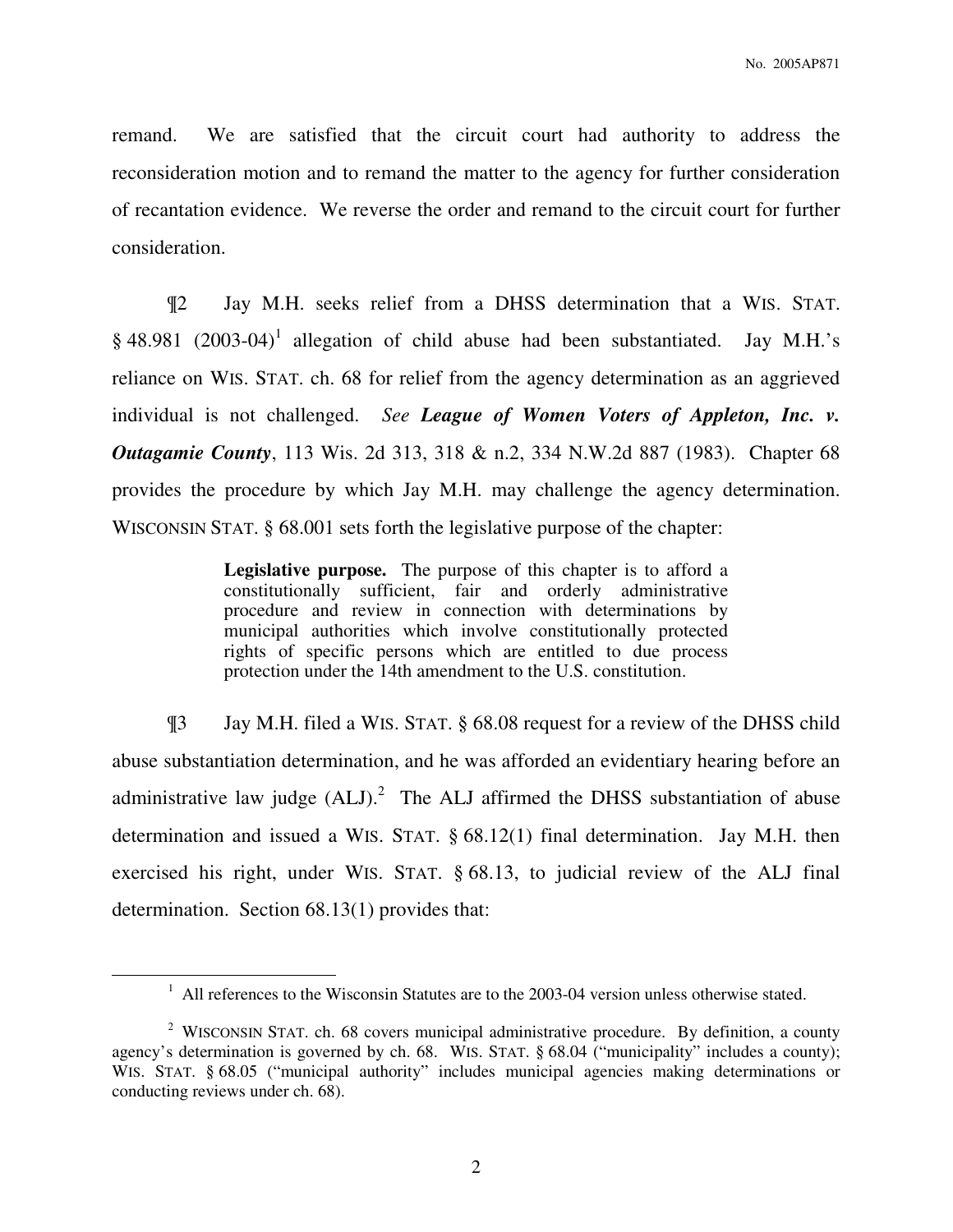Any party to a proceeding resulting in a final determination may seek judicial review thereof by certiorari within 30 days of receipt of the final determation. The court may affirm or reverse the final determination, *or remand to the decision maker for further proceedings consistent with the court's decision*. (Emphasis added.)

¶4 On September 14, 2004, the circuit court affirmed the ALJ's final determination. On December 13, 2004, Jay M.H. filed a WIS. STAT. § 806.07(1)(b), (g) and (h) motion for reconsideration of the circuit court's order affirming the ALJ final determination. In his motion, Jay M.H. relied upon newly discovered evidence that the underlying accusations of child abuse contained in the substantiation determination had been explicitly recanted by the complainant.On February 18, 2005, the circuit court denied Jay M.H.'s motion for reconsideration for reasons stated on the record at the January 14, 2005 reconsideration motion hearing.

¶5 The circuit court denied Jay M.H.'s reconsideration motion at the January 14, 2005 hearing stating that it lacked authority to order a remand and that if any recourse existed back to the ALJ, it was not by ordering a remand to the ALJ or by reconsidering its prior decision. In addition, the circuit court addressed the recantation as newly discovered evidence, stating that:

> Again, just because there is a recantation, that does not in and of itself become the ultimate determiner of what occurred here and would not necessarily change the fact finder's results anyway so the motion for reconsideration is denied.

¶6 Whether the circuit court has the authority to remand the WIS. STAT. § 68.12 final determination for further proceedings before the ALJ is a question of statutory interpretation. Our scope of appellate review is the same as the circuit court's where the circuit court does not take additional evidence. *Cf. Lakeshore Dev. Corp. v. Plan Comm'n*, 12 Wis. 2d 560, 565, 107 N.W.2d 590 (1961) (certiorari review is not confined to review of the agency proceeding when the trial court hears additional

3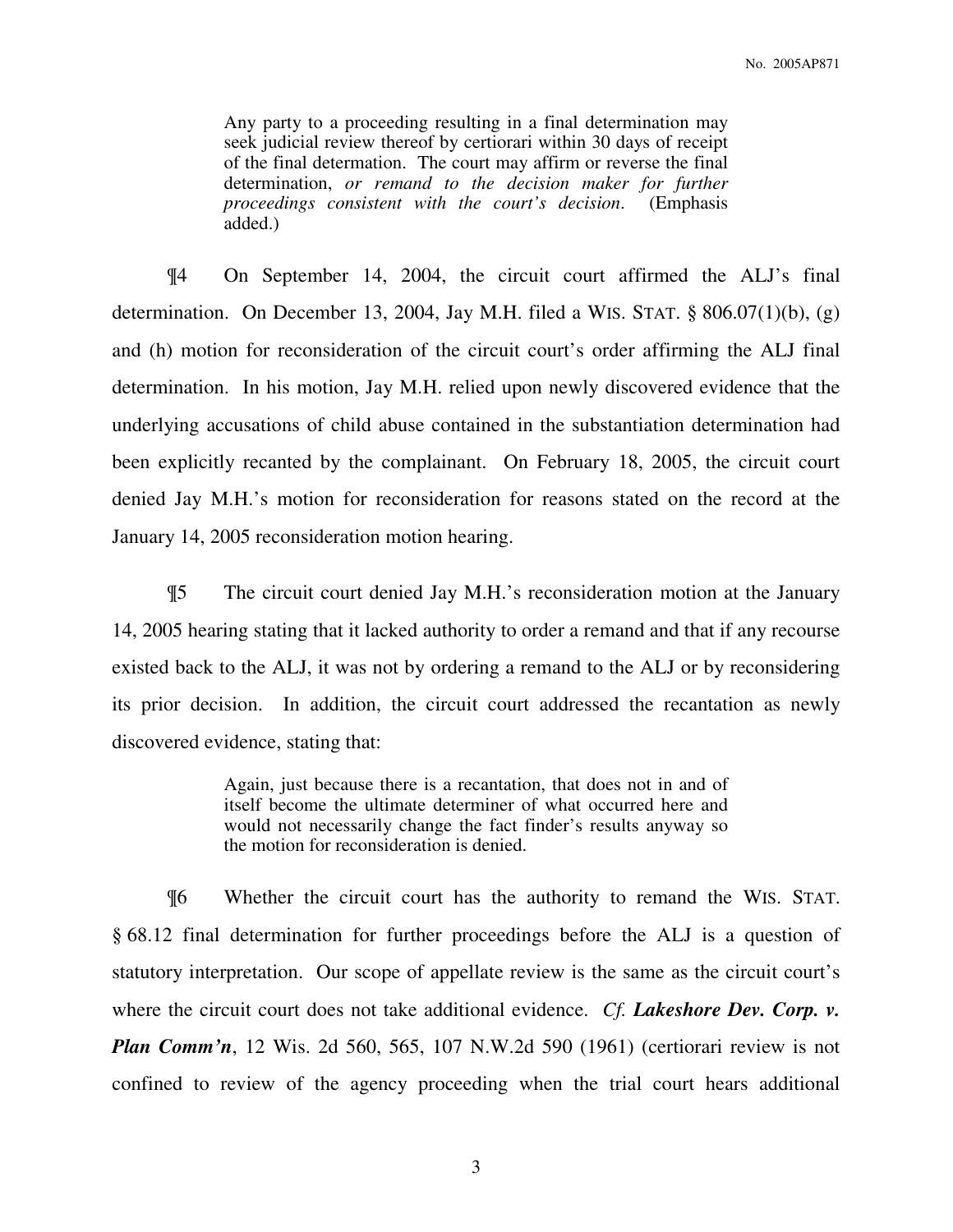No. 2005AP871

evidence). *See also State ex rel. Hemker v. Huggett*, 114 Wis. 2d 320, 323, 338 N.W.2d 335 (Ct. App. 1983) (the circuit court may not conduct a factual inquiry on statutory certiorari unless the statute authorizes the court to take evidence). The traditional standards of certiorari apply to an agency review unless the scope of review is enlarged by statute.<sup>3</sup> *Hanlon v. Town of Milton*, 2000 WI 61, ¶23, 235 Wis. 2d 597, 612 N.W.2d 44. WISCONSIN STAT. § 68.13 allows for remand by the circuit court to the agency for further proceedings but does not permit fact finding by the court.

¶7 We are satisfied that WIS. STAT. § 68.13 unambiguously provides authority for the remand of the agency final order for further proceedings necessary to insure the legislative purpose set forth in WIS. STAT. § 68.001. Accordingly, we next address whether the circuit court had authority to remand the WIS. STAT. § 68.12 final determination to the ALJ based upon a reconsideration motion that presents newly discovered recantation evidence.

¶8 Reconsiderations of decisions in judicial review proceedings are favored in Wisconsin. In *Metropolitan Greyhound Management Corp. v. Wisconsin Racing Board*, 157 Wis. 2d 678, 698-99, 460 N.W.2d 802 (Ct. App. 1990), we applied the following reasoning in recognizing the value of reconsiderations:

> Motions for reconsideration pending appeal serve an important function. First, a trial court's reconsideration may obviate the necessity for an appeal. If so, the parties are not only spared

 $\overline{a}$ 

*Hanlon v. Town of Milton*, 2000 WI 61, ¶23, 235 Wis. 2d 597, 612 N.W.2d 44 (citation omitted).

<sup>&</sup>lt;sup>3</sup> Those standards are:

<sup>(1)</sup> Whether the board kept within its jurisdiction; (2) whether it acted according to law; (3) whether its action was arbitrary, oppressive or unreasonable and represented its will and not its judgment; and, (4) whether the evidence was such that it might reasonably make the order or determination in question.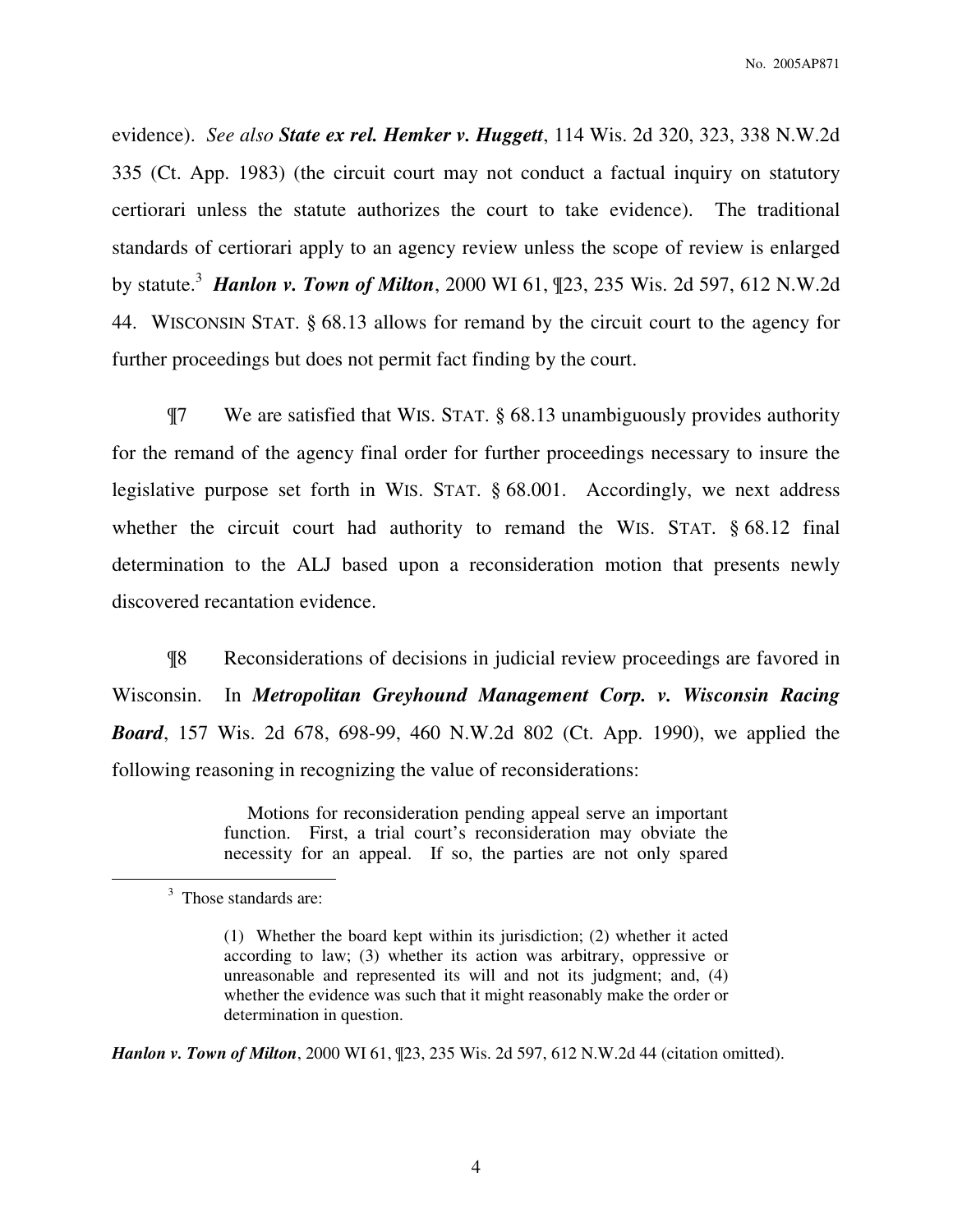unnecessary expense, but the interests of judicial economy are served as well. Second, even if an appeal is not avoided, a motion for reconsideration that challenges the trial court's decision can hone its analysis, and thus assist appellate review. *There is nothing in the law or in logic that persuades us of an intent to exclude judicial review of administrative agency determinations from these benefits*. (Emphasis added.)

¶9 Reconsideration of a WIS. STAT. § 68.12 ALJ final decision is consistent with the legislative purpose of the chapter to ensure fair proceedings for aggrieved individuals in connection with agency determinations. Here, the motion for reconsideration was not contested as untimely, was not objected to by DHSS, and was based upon newly discovered recantation evidence. The above *Metropolitan Greyhound Management Corp.* reasoning is applicable, and we are satisfied that the circuit court had the authority to address the reconsideration motion as a part of the WIS. STAT. § 68.13 judicial review. We now turn to newly discovered recantation evidence as the basis for potential relief from a WIS. STAT. ch. 68 final determination.

¶10 Judicial relief based upon recantation evidence is primarily a function of the criminal law. However, the use of recantation evidence has been addressed in the civil law context of an individual being determined sexually violent under WIS. STAT. ch. 980.<sup>4</sup> In *State v. Sorenson*, 2002 WI 78,  $\mathbb{I}9$ , 254 Wis. 2d 54, 646 N.W.2d 354, the circuit court precluded Sorenson from putting in the victim's recantation evidence regarding the underlying sexual assault conviction at his ch. 980 trial on the grounds of issue preclusion. Our supreme court remanded the matter to the circuit court with directions that the court address the recantation evidence under the test set forth in *State v. McCallum*, 208 Wis. 2d 463, 561 N.W.2d 707 (1997). *Sorenson*, 254 Wis. 2d 54, ¶26.

 $\overline{a}$ 

<sup>&</sup>lt;sup>4</sup> WISCONSIN STAT. ch. 980 creates a civil commitment procedure primarily intended to provide treatment and protect the public, is not criminal in nature, and is not intended to punish the offender. *State v. Carpenter*, 197 Wis. 2d 252, 541 N.W.2d 105 (1995).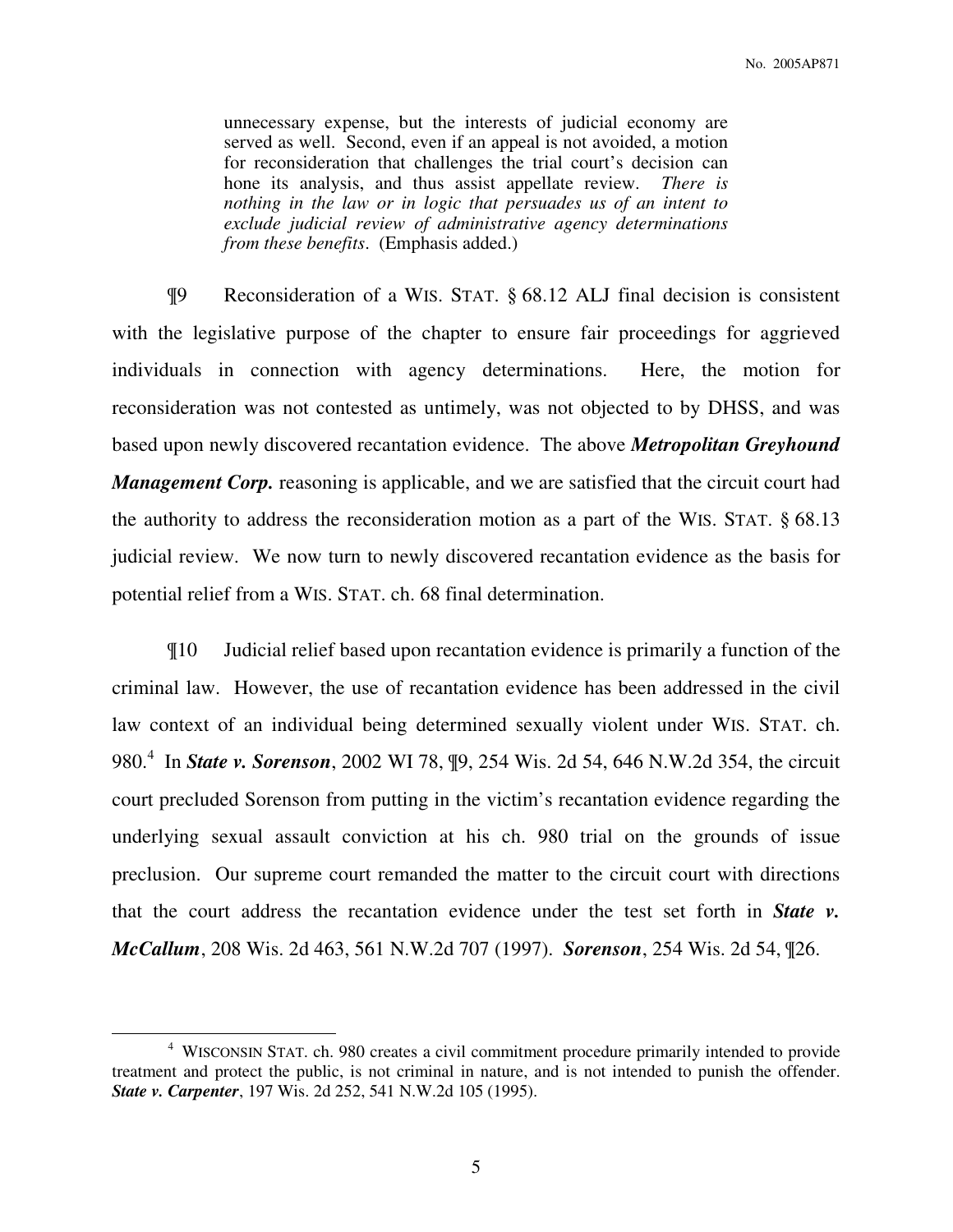No. 2005AP871

¶11 We acknowledge that *McCallum* is a criminal case and that *Sorenson* has its genesis in a criminal matter as well. Nonetheless, our supreme court recognized that the fundamental fairness analysis was equally important in a WIS. STAT. ch. 980 proceeding, where the underlying statutory scheme demonstrates the intent to afford constitutional protections. *Sorenson*, 254 Wis. 2d 54, ¶¶17-20.Likewise, fundamental fairness is a cornerstone of the analysis here. WISCONSIN STAT. § 68.001 states that the "purpose of this chapter is to afford a constitutionally sufficient, fair and orderly administrative procedure and review in connection with determinations by municipal authorities which involve constitutionally protected rights of specific persons which are entitled to due process protection under the 14th amendment to the U.S. constitution." Thus, *Sorenson* is relevant to our analysis under WIS. STAT. ch 68.

¶12 The *Sorenson* court determined that if the recantation evidence satisfies the test in *McCallum*, excluding the evidence from the WIS. STAT. ch. 980 procedure would be fundamentally unfair to Sorenson. *Sorenson*, 254 Wis. 2d 54, ¶25. In *McCallum*, while the inherent unreliability of recantation evidence was recognized, it was also recognized that such evidence was potentially sufficient for relief if the following criteria were shown by clear and convincing evidence: (1) the evidence was discovered after the conviction, (2) the defendant was not negligent in seeking evidence, (3) the evidence is material to an issue in the case, (4) the evidence is not merely cumulative, and (5) the recantation evidence is corroborated by other newly discovered evidence. *McCallum*, 208 Wis. 2d at 473-74, 476.

¶13 Here, we are satisfied that the circuit court should have applied the *McCallum* criteria to determine if the recantation evidence should be considered by the agency. We conclude that a remand to the circuit court is required for the court to conduct a hearing to determine if the recantation evidence meets the *McCallum* test. If so, the exclusion of that evidence from the WIS. STAT. § 68.12 proceeding, especially

6